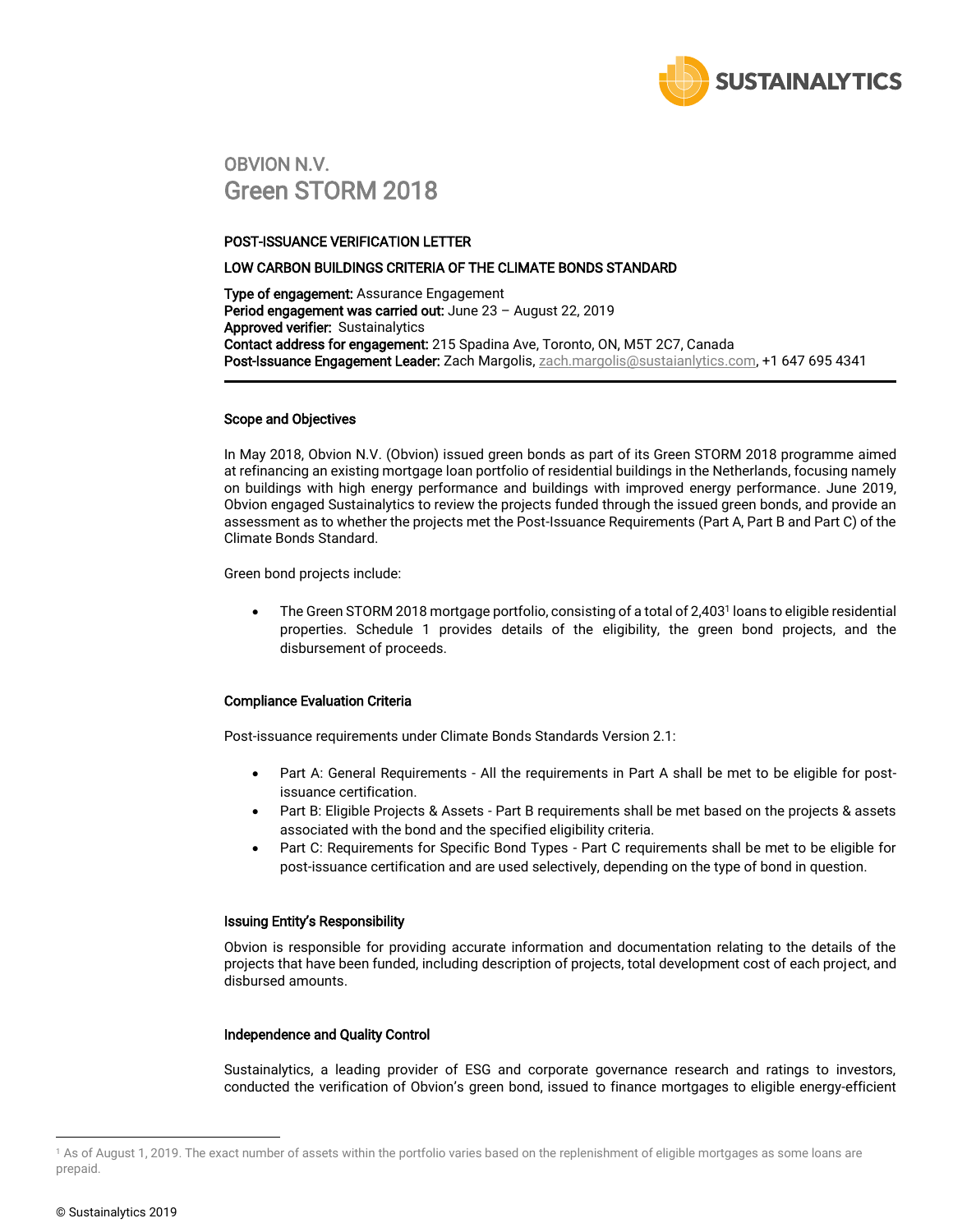

properties, and provided an independent opinion informing Obvion as to the conformance of the green bond with the Post-Issuance requirements and the Low Carbon Buildings Criteria of the Climate Bonds Standard.

Sustainalytics has relied on the information and the facts presented by Obvion with respect to the Nominated Projects. Sustainalytics is not responsible nor shall it be held liable if any of the opinions, findings, or conclusions it has set forth herein are not correct due to incorrect or incomplete data provided by Obvion.

Sustainalytics makes all efforts to ensure the highest quality and rigor during its assessment process and enlisted its Sustainability Bonds Review Committee to provide oversight over the assessment of the bond.

#### Verifier's Responsibility

Sustainalytics conducted the verification in accordance with the Climate Bonds Standard Version 2.1 and with the International Standard on Assurance Engagements 3000 (ISAE 3000) – Assurance Engagements other than Audits or Reviews of Historical Information.

The work undertaken as part of this engagement included conversations with relevant Obvion employees and review of relevant documentation to confirm the conformance of Obvion's green bonds with the Programmatic Post-Issuance Requirements (Part A, Part B and Part C) of the Climate Bonds Standard Version 2.1.

#### Exceptions

No exceptions were identified.<sup>2</sup> All projects aligned with the Post-Issuance requirements of the Climate Bonds Standard and were in conformance to the Residential Low Carbon Buildings criteria.

#### **Conclusion**

Based on the limited assurance procedures conducted, nothing has come to Sustainalytics' attention that causes us to believe that, in all material respects, the allocation of EUR 581,897,194.98 from the Obvion green bonds, issued to fund eligible green projects, is not in conformance with the Post-Issuance requirements of the Climate Bonds Standard.

#### Detailed Findings

 $\overline{a}$ 

| <b>Eligibility Criteria</b>                                                     | <b>Procedure Performed</b>                                                                                                                                                                                                                                                             | <b>Factual Findings</b>                                                                                                                                                                      | Error or<br><b>Exceptions</b><br><b>Identified</b> |
|---------------------------------------------------------------------------------|----------------------------------------------------------------------------------------------------------------------------------------------------------------------------------------------------------------------------------------------------------------------------------------|----------------------------------------------------------------------------------------------------------------------------------------------------------------------------------------------|----------------------------------------------------|
| <b>Compliance to Part</b><br>A: General<br><b>Requirements</b>                  | Verification of the loan portfolio<br>financed by the green bond in 2018-19<br>to determine if Part A: General<br>Requirements were met (See<br>Schedule 2A and 2A).                                                                                                                   | All 2.403 loans reviewed<br>complied with the General<br>Requirements.                                                                                                                       | None                                               |
| <b>Compliance to Part</b><br><b>B: Eligible Projects &amp;</b><br><b>Assets</b> | Verification of the loan portfolio<br>financed by the green bond in 2018-<br>19to determine if projects fall into (i)<br>one of the investment areas of the<br>Climate Bonds Taxonomy (ii) meet the<br><b>Residential Buildings and Buildings</b><br>Refurbishment technical criteria. | All 2,403 loans fall under<br>the Low Carbon Buildings<br>Criteria and meet the<br>requirements of the<br>Residential Buildings and<br><b>Buildings Refurbishment</b><br>technical criteria. | None                                               |

<sup>&</sup>lt;sup>2</sup> As of August 2019 there are no exceptions identified. Obvion has disclosed that, due irregularities in the data provided by Calcasa, five properties were inadvertently temporarily added to the portfolio. When this discrepancy was noted, the loans were removed via repurchase at the next substitution moment.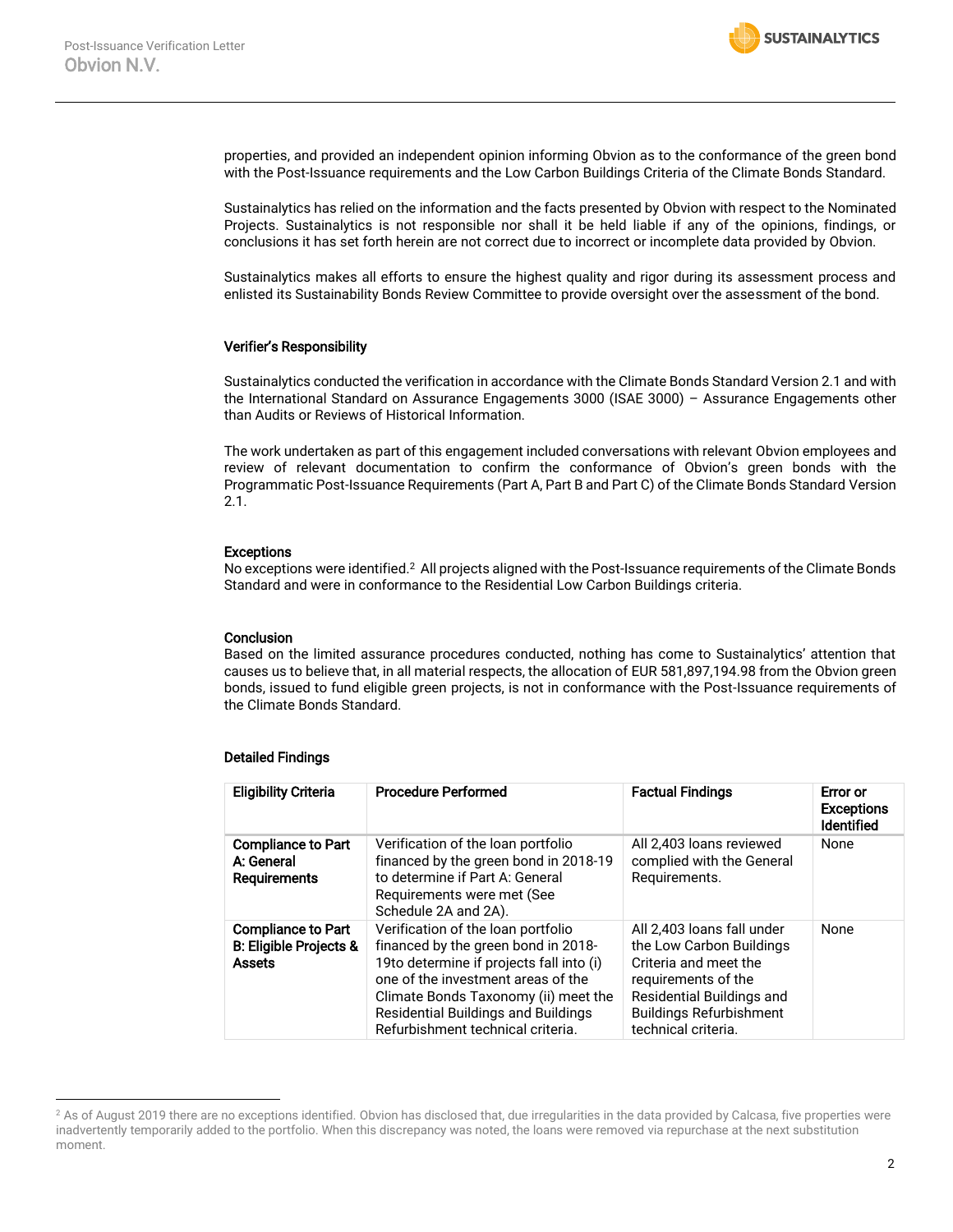

| <b>Compliance to Part</b>  | Bond Type Applicable: Use of | The requirements of         | None |
|----------------------------|------------------------------|-----------------------------|------|
| C: Reauirements for        | Proceeds Bond.               | Project Holding, Settlement |      |
| <b>Specific Bond Types</b> |                              | Period and Earmarking       |      |
|                            |                              | have been met.              |      |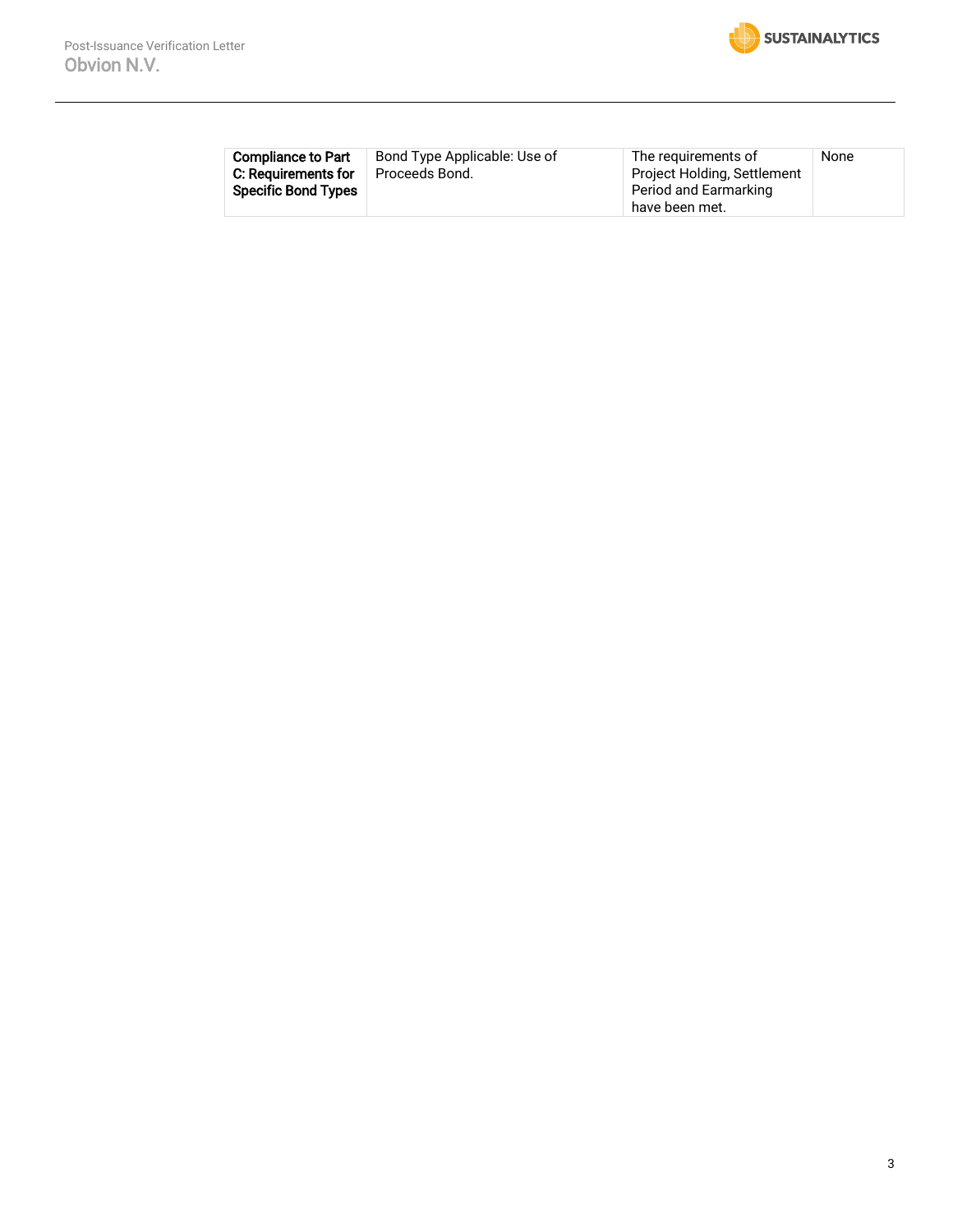

## Schedule 1: Detailed Overview of Nominated Projects and Assets

All 2,403 mortgages in the portfolio are for residential buildings in the Netherlands that meet the following eligibility criteria:

- Residential buildings which have obtained an Energy Performance Certificate (energy label) of "A" based on the Methodology Energy Performance Certificate. These "A" labelled residential buildings constitute the top 10.1% in terms of energy performance in the Dutch residential market, well within the top 15% required by the Climate Bond Standard.
- Residential buildings that have achieved at least a 30% improvement in energy performance (at least a two-notch upgrade to a 'definitive' EPC of "C" or "B" or an upgrade to an EPC label "A") compared to an average house within the same building period.

As of August 1, 2019, the distribution of the portfolio is as follows:

| <b>EPC Label</b> | <b>Outstanding Amount</b> | Share of outstanding<br>amount | # of Loans | Share of number of<br>loans |
|------------------|---------------------------|--------------------------------|------------|-----------------------------|
|                  | €546.514.361.34           | 93.92%                         | 2.256      | 93.88%                      |
| B                | €5.489.721.46             | 0.94%                          | 27         | 1.12%                       |
|                  | €29.893.112.18            | 5.14%                          | 120        | 4.99%                       |
| Total            | €581,897,194.98           | 100.00%                        | 2.403      | 100%                        |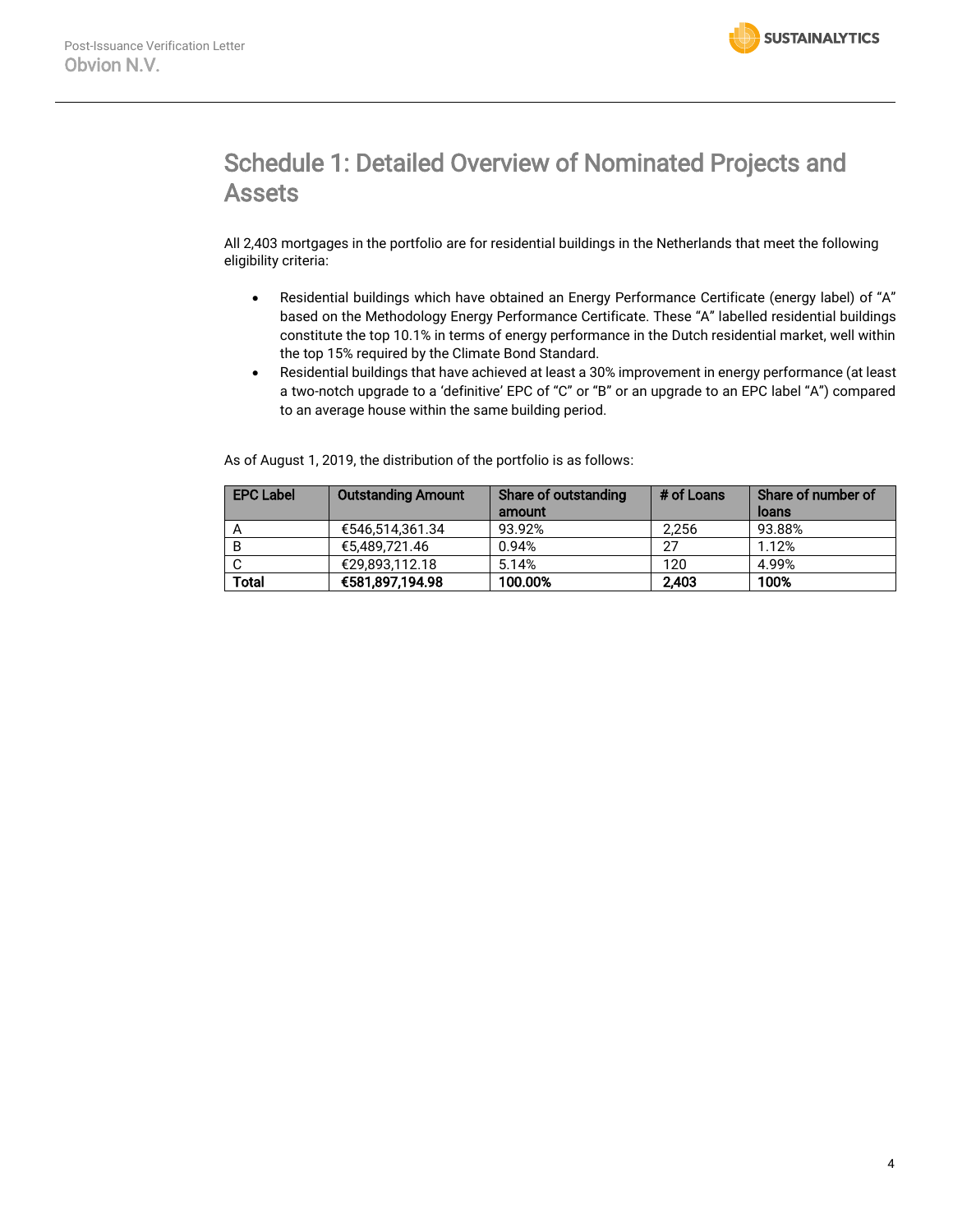

## Schedule 2A: Post-Issuance General Requirements of the Climate Bonds Standard

| Nominated Projects & Assets      | 4.1 Statement on the environmental objectives of the bond                                                                                                                  |
|----------------------------------|----------------------------------------------------------------------------------------------------------------------------------------------------------------------------|
|                                  | 4.2 Nominated Projects meet the Climate Bonds criteria                                                                                                                     |
|                                  | 4.3 Confirmation that Nominated Projects and Assets will not be                                                                                                            |
|                                  | nominated to other Climate Bonds                                                                                                                                           |
| Use of Proceeds                  | 5.1 Net Proceeds of the bond allocated to the Nominated Projects                                                                                                           |
|                                  | 5.2 Funds allocated to Nominated Projects within 24 months of<br>issuance of the bond                                                                                      |
|                                  | 5.3 Estimate of the share of the Net Proceeds used for financing and<br>re-financing                                                                                       |
|                                  | 5.4 Net Proceeds of the bond shall be tracked by the Issuer following<br>a formal internal process                                                                         |
|                                  | 5.5 Net Proceeds of the bond shall be no greater than the total<br>investment or the total Fair Market Value of the Nominated<br>Projects & Assets at the time of issuance |
| Non-Contamination of<br>Proceeds | 6.1 Tracking of proceeds                                                                                                                                                   |
|                                  | 6.2 Managing of unallocated proceeds                                                                                                                                       |
|                                  | 6.3 In the case of a Force Majeure, the Issuer may apply to the                                                                                                            |
|                                  |                                                                                                                                                                            |
|                                  | Climate Bonds Standard Board for an extension to the asset<br>allocation period                                                                                            |
| Confidentiality                  | 7.1 Information about the Nominated Projects & Assets provided to                                                                                                          |
|                                  | the Verifier and to the Climate Bonds Standard Board                                                                                                                       |
|                                  | 7.2 Issuer should disclose information about the bond and the                                                                                                              |
|                                  | Nominated Projects & Assets to the market                                                                                                                                  |
| <b>Reporting Post-Issuance</b>   | 8.1 Report containing the list of Nominated Projects & Assets to                                                                                                           |
|                                  | which proceeds of the bond have been allocated                                                                                                                             |
|                                  |                                                                                                                                                                            |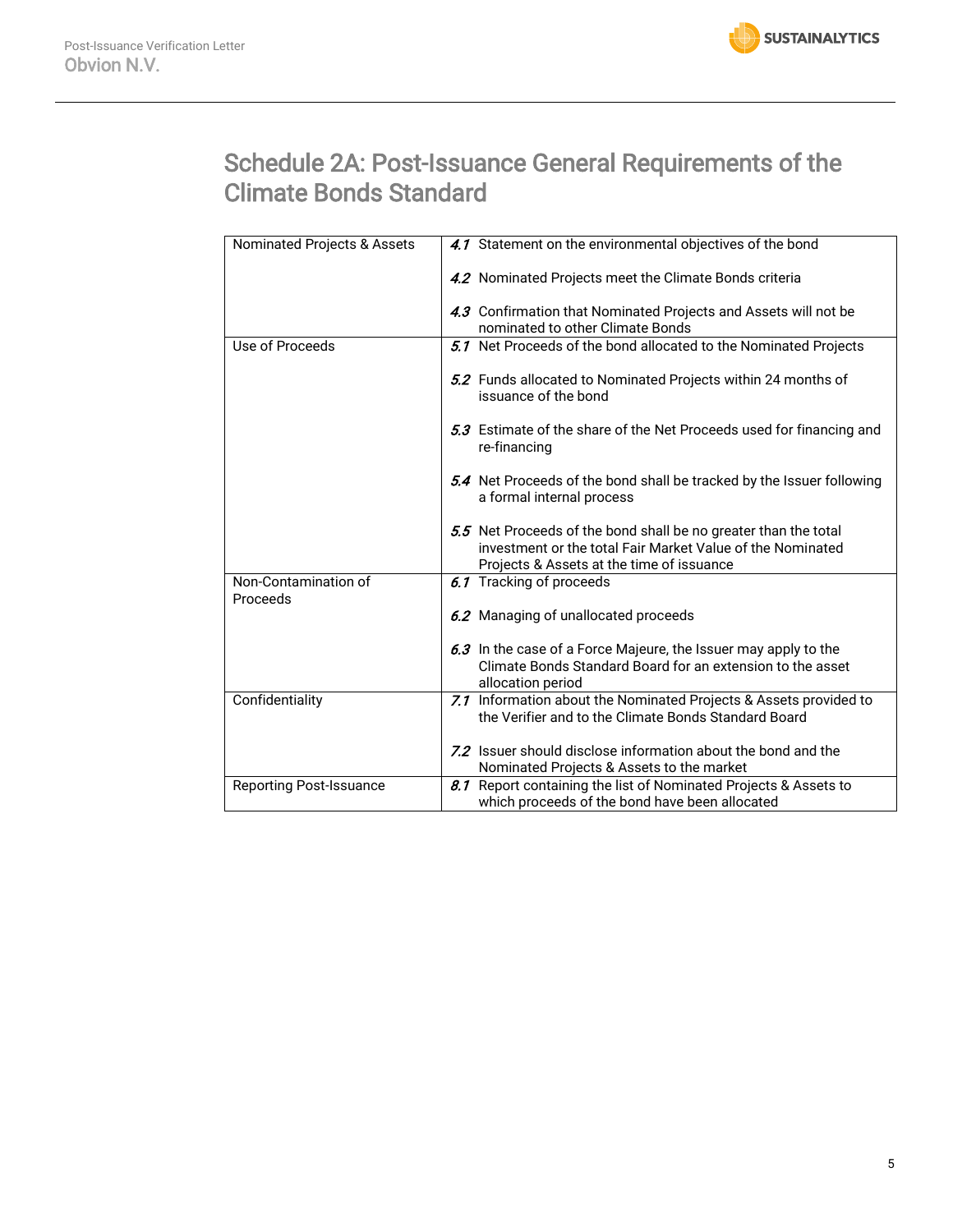

# Schedule 2B: Conformance to the Post-Issuance Requirements of the Climate Bonds Standard

| Procedure<br>Performed                                                                   | <b>Factual Findings</b>                                                                                                                                                                                                                                                                                                                                                                                                                                                                                                                                                                                                                                                                                                                                                       | <b>Error or</b><br><b>Exceptions</b><br>Identified |
|------------------------------------------------------------------------------------------|-------------------------------------------------------------------------------------------------------------------------------------------------------------------------------------------------------------------------------------------------------------------------------------------------------------------------------------------------------------------------------------------------------------------------------------------------------------------------------------------------------------------------------------------------------------------------------------------------------------------------------------------------------------------------------------------------------------------------------------------------------------------------------|----------------------------------------------------|
| Verification of<br><b>Nominated Projects</b><br>& Assets                                 | 4.1 The objective of the bond is to primarily use proceeds to<br>refinance an eligible portfolio of residential mortgages on<br>energy-efficient properties (Nominated Projects).<br>4.2 Obvion's management confirms that the nominated projects<br>meet the Eligibility Criteria.<br>4.3 Obvion's management confirms that the projects shall not be<br>nominated to other Climate Bonds.                                                                                                                                                                                                                                                                                                                                                                                   | None                                               |
| Verification of<br>requirements<br>specified under Use<br>of Proceeds                    | 5.1 Net Proceeds of the bond have been allocated to 2,403 eligible<br>loans.<br>5.2 Obvion's management has confirmed that funds have been<br>allocated to Nominated Projects within [Number of months it<br>took issuer to allocate funds] months of the issuance.<br>5.3 Obvion's management has confirmed that all Net Proceeds of<br>the bond were used for refinancing of eligible mortgages only.<br>5.4 Obvion's management has confirmed that Net Proceeds of the<br>bond shall be tracked by the Issuer following a formal internal<br>process.<br>5.5 Obvion's management has confirmed that the Net Proceeds of<br>the bond shall be no greater than the total investment in the<br>Nominated Projects or the Total Development Cost of the<br>Nominated Projects. | None                                               |
| Verification of<br>requirements<br>specified under Non-<br>Contamination of<br>Proceeds  | 6.1 Obvion's management confirms that the proceeds have been<br>segregated and tracked in a systematic manner and were<br>exclusively used to finance Nominated Projects.<br>6.2 Obvion's management confirms that the proceeds were fully<br>allocated to refinance the eligible portfolio at the time of<br>issuance.<br>$6.3$ N/A                                                                                                                                                                                                                                                                                                                                                                                                                                          | None                                               |
| Verification of<br>requirements<br>specified under<br>Confidentiality                    | 7.1 Obvion's management confirms that all relevant information<br>about the Nominated Projects has been provided to the Verifier<br>and to the Climate Bonds Standard Board to support the<br>assessment of conformance with the Climate Bonds Standard.<br>7.2 Obvion's management confirms that all relevant information<br>about the bond and the Nominated Projects has been<br>disclosed to the market.                                                                                                                                                                                                                                                                                                                                                                  | None                                               |
| Verification of<br>requirements<br>specified under<br><b>Reporting Post-</b><br>Issuance | 8.1 Obvion's management has provided a report containing the list<br>of Nominated Projects to which proceeds of the bond have<br>been allocated (See Schedule 1).                                                                                                                                                                                                                                                                                                                                                                                                                                                                                                                                                                                                             | None                                               |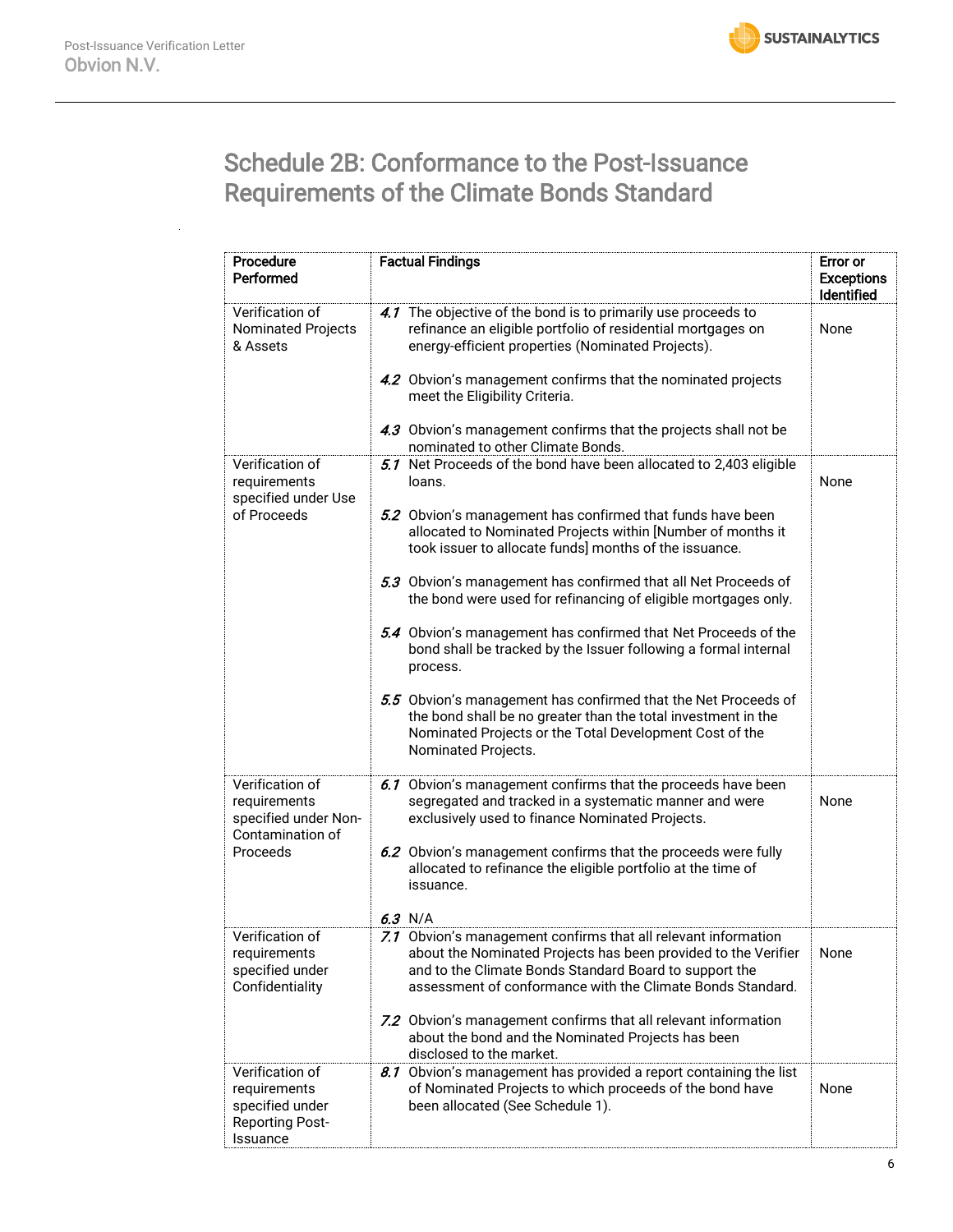### Disclaimer

© Sustainalytics 2019. All rights reserved.

The intellectual property rights to the information contained herein is vested exclusively in Sustainalytics. No part of this deliverable may be reproduced, disseminated, comingled, used to create derivative works, furnished in any manner, made available to third parties or published, parts hereof or the information contained herein in any form or in any manner, be it electronically, mechanically, through photocopies or recordings without the express written consent of Sustainalytics.

As the information herein is based on information made available by the issuer, the information is provided "as is" and, therefore Sustainalytics does not warrant that the information presented in this deliverable is complete, accurate or up to date, nor assumes any responsibility for errors or omissions and Sustainalytics will not accept any form of liability for the substance of the deliverable and/or any liability for damage arising from the use of this deliverable and/or the information provided in it. Any reference to third party names is for appropriate acknowledgement of their ownership and does not constitute a sponsorship or endorsement by such owner.

Nothing contained in this deliverable shall be construed as to make a representation or warranty on the part of Sustainalytics, express or implied, regarding the advisability to invest in companies, selection of projects or make any kind of business transactions. It shall not be construed as an investment advice (as defined in the applicable jurisdiction), nor be interpreted and construed as an assessment of the issuer's economic performance, financial obligations nor its creditworthiness.

The issuer is fully responsible for certifying and ensuring the compliance with its commitments, for their implementation and monitoring.

In case of discrepancies between the English language and translated versions, the English language version shall prevail.